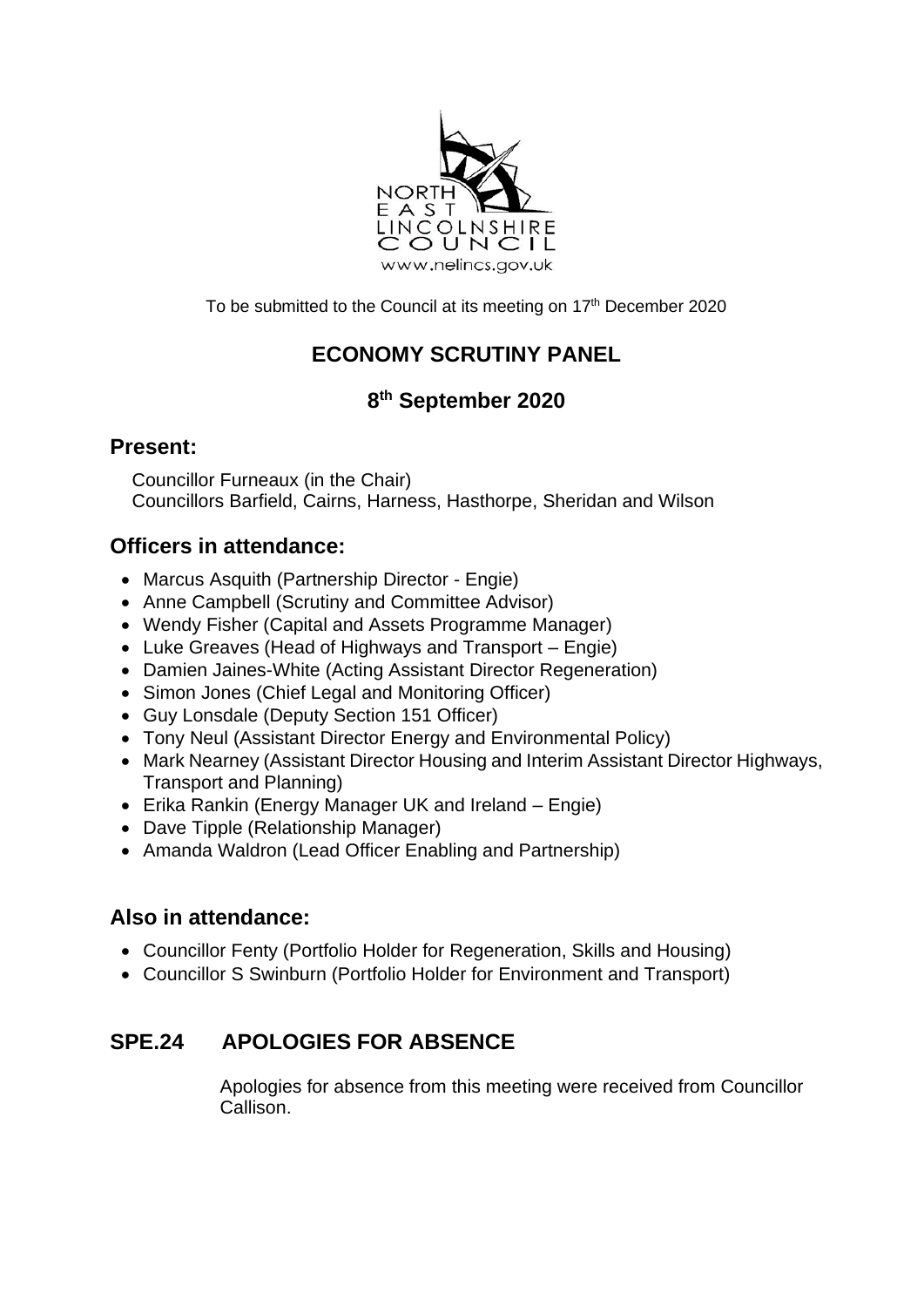## **SPE.25 DECLARATIONS OF INTEREST**

There were no declarations of interest in respect of any item on the agenda for this meeting.

#### **SPE.26 MINUTES**

RESOLVED – That the minutes of the Economy Scrutiny Panel meetings held on  $30<sup>th</sup>$  June and  $7<sup>th</sup>$  July 2020 be agreed as an accurate record.

#### **SPE.27 QUESTION TIME**

There were no questions from members of the public for this meeting.

#### **SPE.28 FORWARD PLAN**

The panel received the published forward plan.

RESOLVED – That the Forward Plan be noted.

#### **SPE.29 TRACKING THE RECOMMENDATIONS OF SCRUTINY**

The panel received a report from the Director for Communities (Statutory Scrutiny Officer) tracking the recommendations previously made by this scrutiny panel, which was updated for reference at this meeting.

At SPE.18, Future High Street Funding – Pedestrianised Area of Victoria Street, Grimsby, Mr Jaines-White advised that barriers and CCTV were now in place and operational which would exclude vehicles from the pedestrianised area.

RESOLVED –

- 1. That the report be noted.
- 2. That items referenced SPE.7 (empty homes strategy) and SPE.18 (future high street funding bid) be removed from the tracking report.

#### **SPE.30 PUBLIC TOILETS – UPDATE**

The panel received a briefing note, at the request of the Chair, giving an update on Council owned public toilets in North East Lincolnshire. Ms Fisher highlighted important elements of the briefing note. There were no questions from members of the panel.

RESOLVED – That the briefing note be received.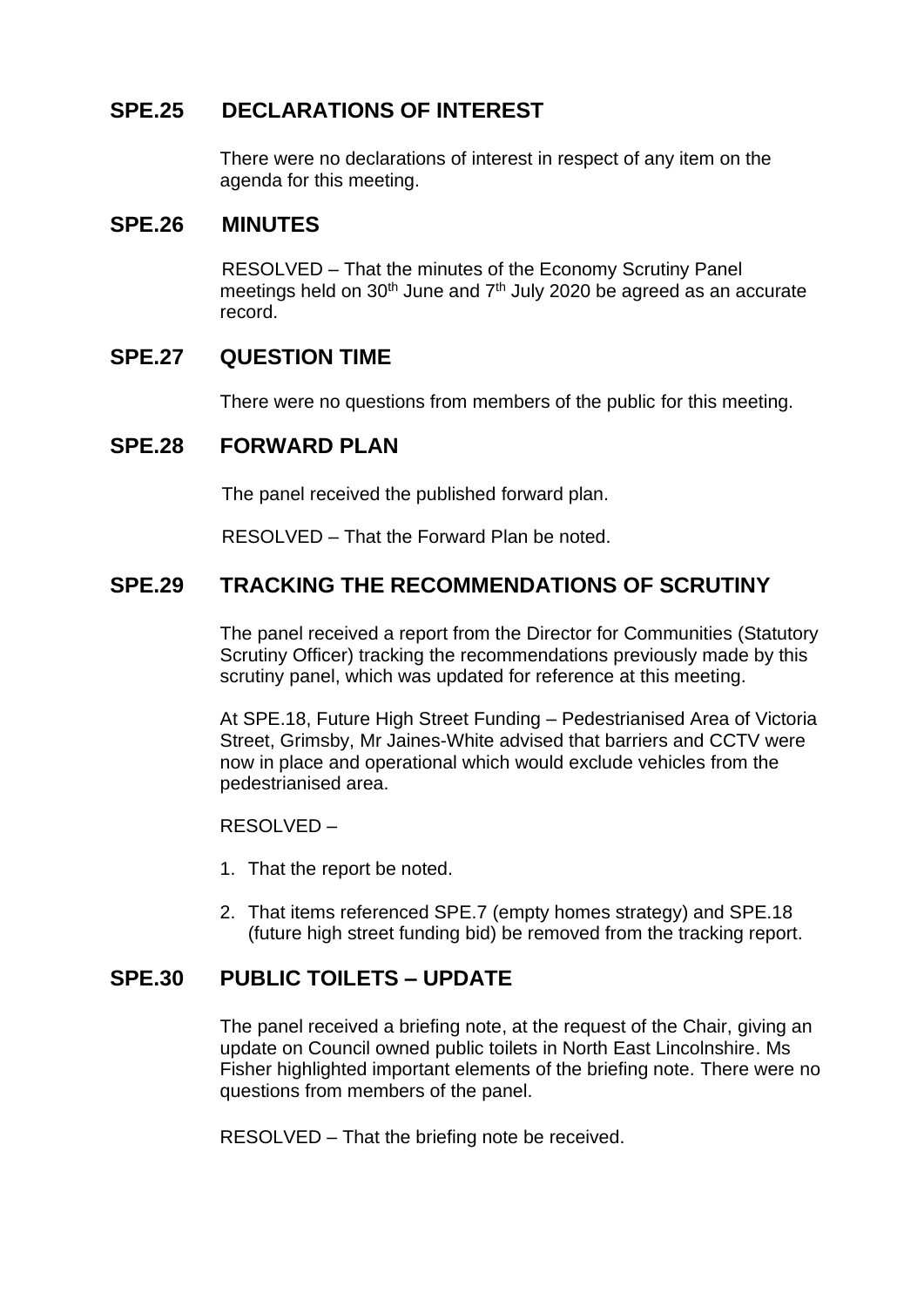## **SPE.31 GYPSY AND TRAVELLERS DESIGNATED STOPOVER SITE – UPDATE**

The panel received a briefing note, at the request of the Chair, giving an update on proposals to designate a site for a Gypsy and Traveller stopover site in North East Lincolnshire. Ms Fisher outlined key elements of the report and advised of progress and revisions.

The Chair thanked Ms Fisher for her summary and confirmed that he would not want the panel to sit in consideration of technical consultations on sites that may turn out to be unsuitable and therefore not open for further public consultation. The Portfolio Holder for Regeneration, Skills and Housing outlined the rationale for revisiting this issue via the refresh of the local plan. Strong enforcement had reduced the numbers, length of stay and impact of illegal stopovers. This had resulted in reduced need which would be taken into account in the review of the local plan.

Members raised the following issues:

Regarding the technical consultations already carried out for proposed sites. The Portfolio Holder for Regeneration, Skills and Housing advised that it would not be appropriate to scrutinise these sites at this time. Given that they may be deemed unsuitable due to the changing circumstances he previously described. In effect, the search for a designated stopover site had been paused pending a reassessment of need within the borough.

Regarding the panel's future consideration of technical assessments and consultation documents plus other papers in relation to this matter. The panel agreed that the complexity and volume of information required the panel to have plenty of time to read, assimilate and prepare to scrutinise. This would be in excess of the usual statutory notice of meetings and publication of agenda papers. The Chair fully supported members in this regard and officers committed to ensuring proper notice and preparation time was afforded to panel members in consideration of future related documents. The Chair reiterated it was crucial that the needs assessment for the local plan be completed before the panel began its challenge on suitable sites via technical consultations and assessments.

RESOLVED – That the update be noted.

#### **SPE.32 ENERGY: CARBON ROADMAP DEVELOPMENT**

The panel received a report from the Interim Director for Economy and Growth outlining the background to the Council's declaration of a climate emergency and, as resolved by Cabinet, providing this panel with an update on progress after six months. The panel would also be given an opportunity to determine how it wished to be involved in the development and completion of the roadmap.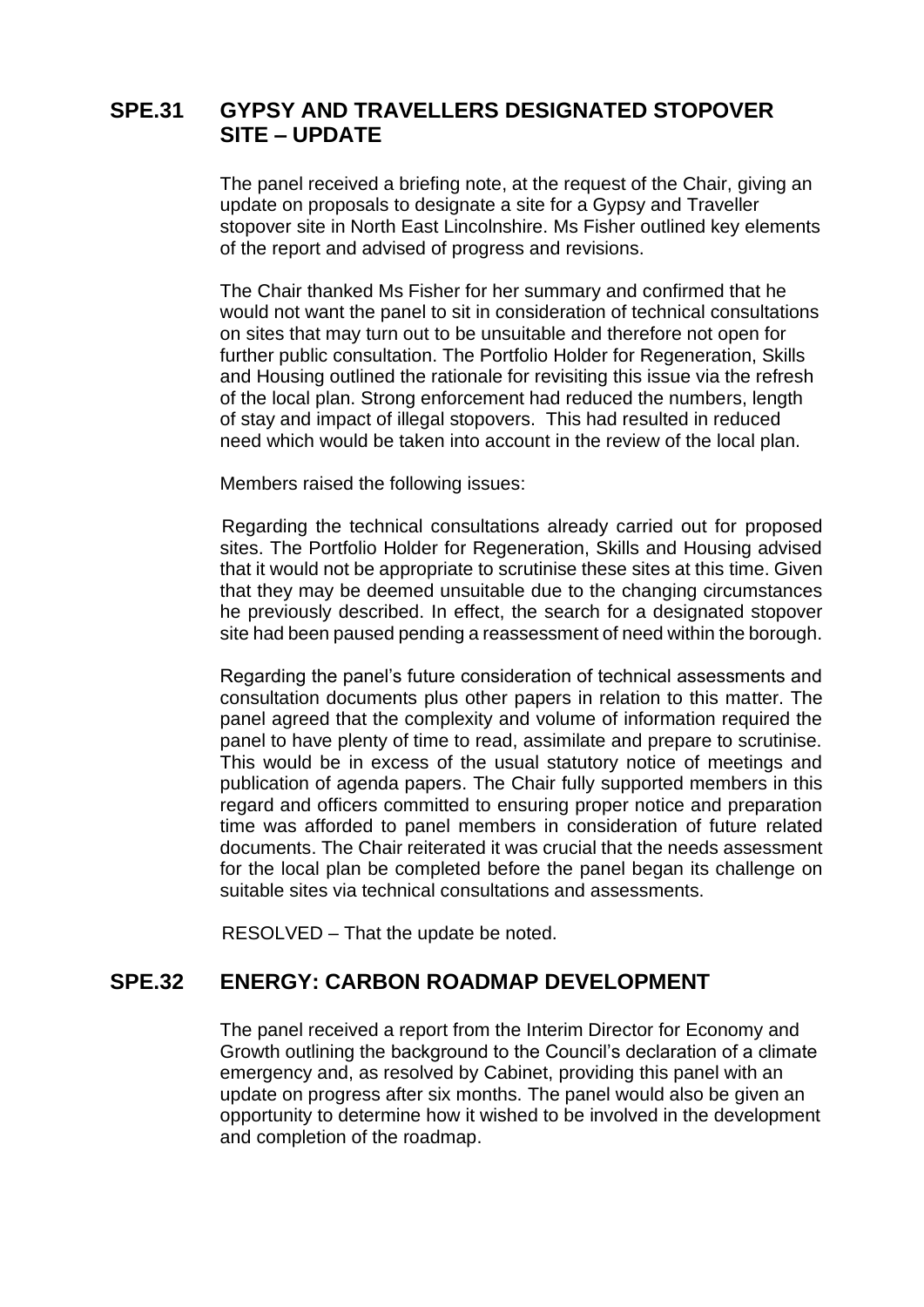Mr Neul introduced a presentation, co-presented with Ms Rankin, covering the key elements of the report now submitted. The presentation would be circulated to panel members after the meeting. Ms Rankin advised that in respect of Council resources, a baseline had been determined and a draft report would be available by mid-October, 2020.

The Chair thanked officers for the presentation and stressed the importance of the panel being kept up to date on matters relating to climate change and efforts to create a carbon neutral borough. The Portfolio Holder for Environment and Transport commented on the measures already in place and planned around transport. In particular, he referred to a bid to central government for electrification of buses, which would be in the region of £50m.

The panel thanked officers for the presentation which they felt was well balanced. The roadmap(s) would go a long way to keeping the authority and the wider borough on track with initiatives to become carbon neutral.

The pane asked questions about the involvement of, and engagement with, young people in the roadmap. Special mention was made to involving schools and young people in environmental and planting initiatives. The Portfolio Holder for Regeneration, Skills and Housing was pleased to hear the comments and suggestions from members; this was exactly why the panel was being asked to receive the update report. He had noted the suggestions and ideas and would endeavour to realise these in the development of the programme. Ms Rankin concurred and further advised that the borough-wide roadmap would include ways to encourage wider community actions with a view to drive behaviour change.

In response to questions about the consideration/inclusion of carbon capture technologies within the boroughwide roadmap, the Portfolio Holder for Regeneration, Skills and Housing advised that carbon capture was being picked up within the borough's industrial strategy although he acknowledged that reference to same would be appropriate in the roadmap. He committed to involving the panel in future consideration of the industrial strategy. Mr Neul acknowledged the point and confirmed that contact had already been made with Catch, an industry led partnership supporting the process, energy, engineering and renewable industries in the Humber region. It was leading on an industrial de-carbonisation initiative for the Humber Local Enterprise Partnership (HLEP) called Humber Zero.

In closing the item, the Chair enquired about available funding streams to support the ambitious projects being proposed. Ms Rankin advised that the roadmap would include reference to the funding streams currently available to councils to support this work. The road map would also explore various 'routes to market' and financial sources available. The eventual output would be proposals around priorities and a number of funding options. The Portfolio Holder for Regeneration, Skills and Housing reiterated that the roadmap would engage local business and industries wanting to reduce their impact on the environment. These businesses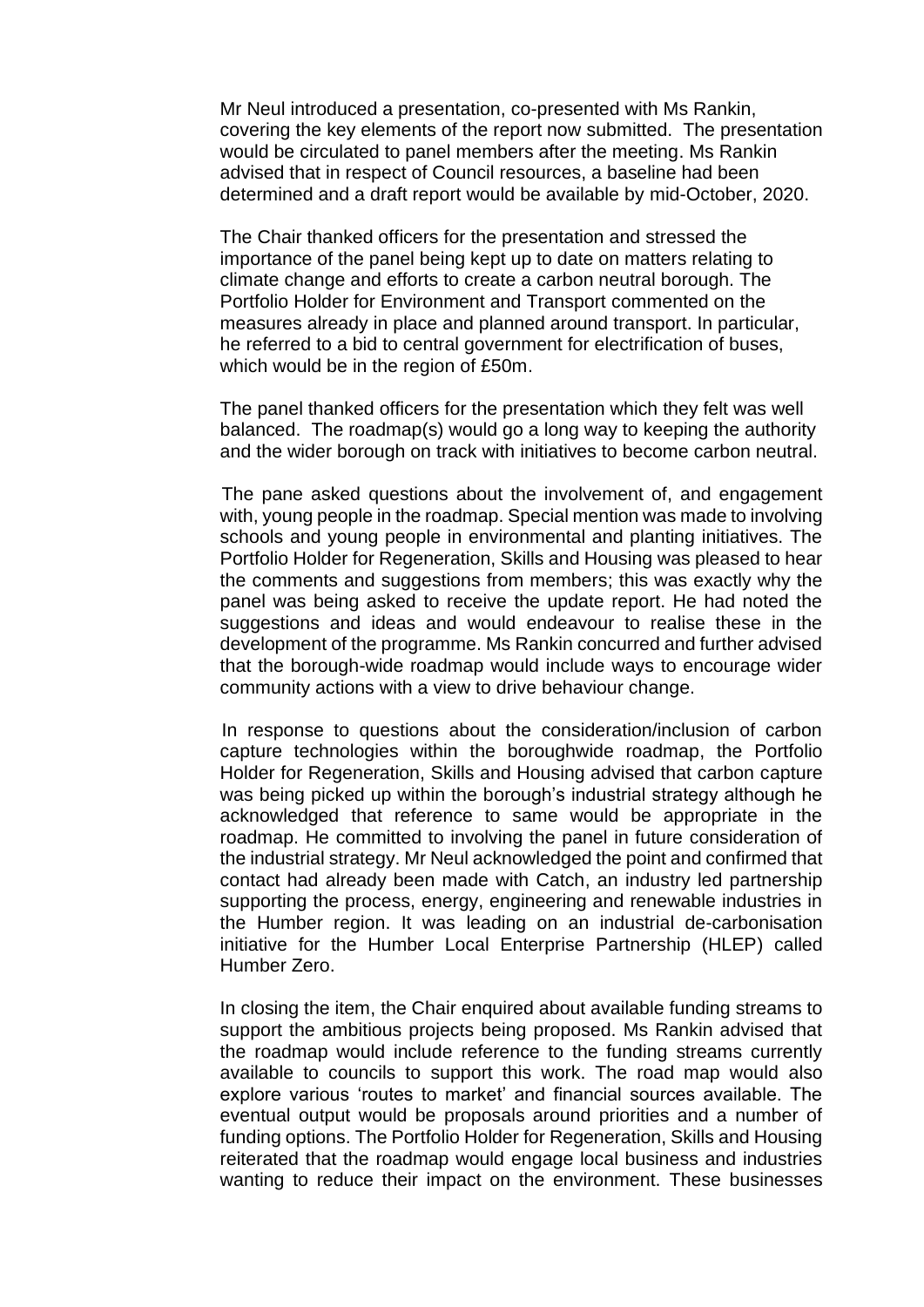would continue to have access to various government funding streams encouraging improved insulation and greener energy. He reminded the panel that the local plan review would also offer an opportunity to influence and reduce climate change through building control. In addition, there was a need to explore retro-fit of greener energy sources to existing properties across the borough, not just to council owned assets.

In response to comments from the Chair, Mr Neul confirmed that Ms Rankin's email address would be circulated to members to allow supplementary questions and comments to be garnered following this meeting.

RESOLVED –

- 1. That the report be noted.
- 2. That regular updates on energy be presented to this panel.

#### **SPE.33 ENGIE PARTNERSHIP PERFORMANCE – JUNE 2020**

The panel received a report from ENGIE containing a summary of performance against key performance indicators for June 2020

Mr Tipple reminded the panel of the background behind this regular report. Mr Tipple explained that during the period of the report, ENGIE had been heavily involved in the Council's response to COVID-19 and this would remain the case going forward. ENGIE colleagues were present at this meeting to respond to members' questions. Mr Asquith further advised that services had been maintained throughout the lockdown and no staff had been furloughed. Demand responsive transport support resources and skills sets were reallocated to other authority demands. This included the conversion of the Cambridge Park facility to release extra beds and facilities to NHS partners and measures to improve social distancing. An opportunity had also been taken during local down to undertake repairs and maintenance in the market hall and various car parks. New technologies had been embraced to continue surveys and site visits in planning and enforcement matters.

Members raised the following issues:

Regarding paragraph 5.1, five year land supply, Mr Asquith committed to provide a written response to panel members outside of this meeting.

Regarding flood risk management 3.1.10, Mr Asquith committed to provide a written response to panel members outside of this meeting. Mr Nearney went on to assure the panel that much consultation and engagement had taken place with affected residents in Healing and along Great Coates Road. He assured members that residents were fully aware of their responsibilities in relation to ditches on their property.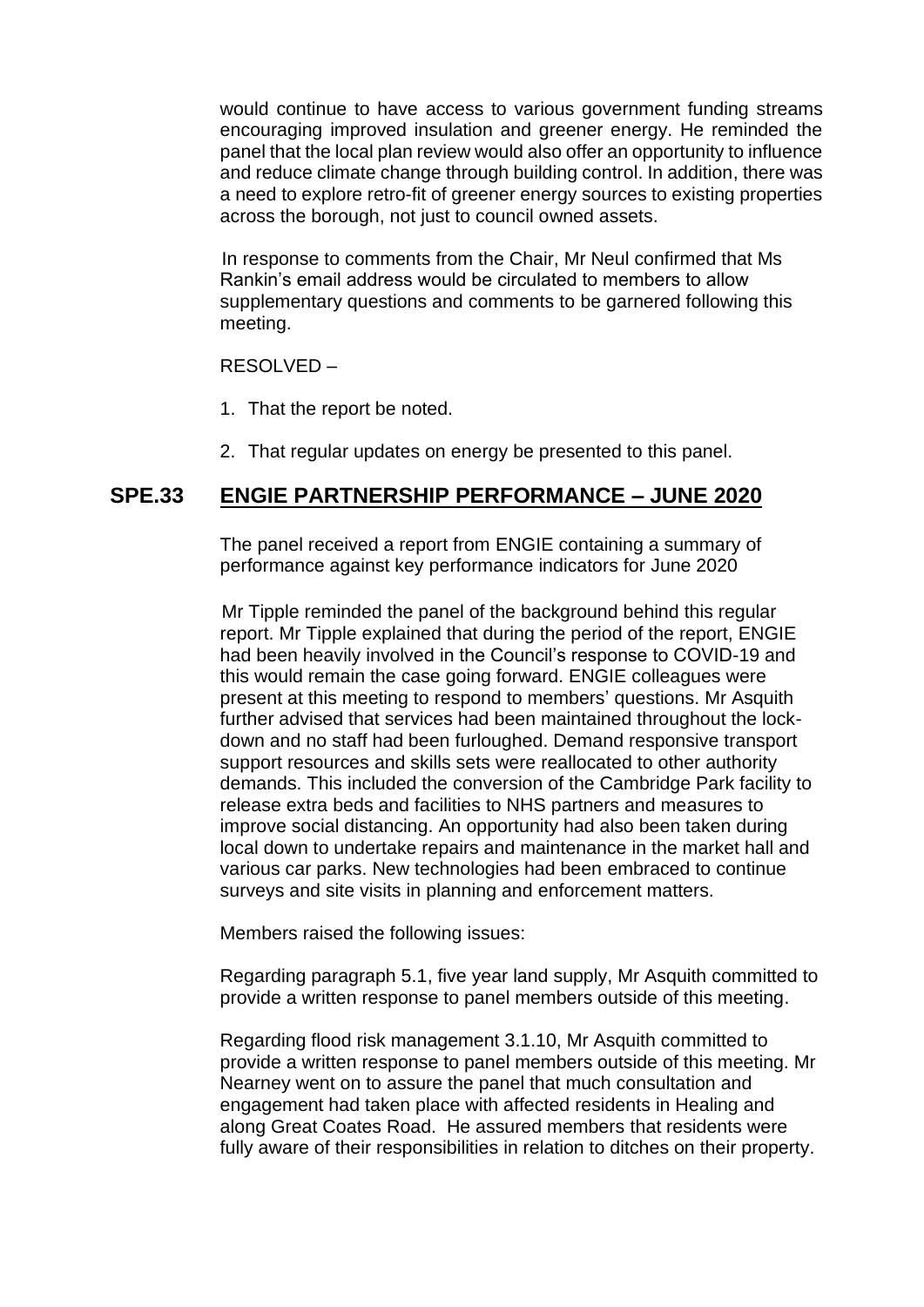Regarding delays to the Humber Link Road and any corresponding impacts on other projects. Mr Greaves advised that there had been some delays relating to COVID-19 but outside of that there was nothing to report.

RESOLVED –

- 1. That the report be received.
- 2. That written responses to queries on five year land supply and flood risk management be provided to members of this panel.

### **SPE.34 HIGHWAYS WINTER SERVICE POLICY 2020/21**

Mr Nearney apologised and advised that the scheduled report was not able to be presented to panel due to unforeseen circumstances. With the approval of Chair, he committed to send the report out to members early next week for members to comment on in plenty of time for inclusion at the meeting of the Portfolio Holder for Environment and Transport to be held on 28<sup>th</sup> September, 2020. The Chair asked that members be given five working days in which to respond prior to matters being collated and presented to the portfolio holder.

RESOLVED – That the report on highways winter service policy 2020/21 be circulated to members of this panel for comment, ahead of consideration by the Portfolio Holder for Environment and Transport at his meeting on 28<sup>th</sup> September, 2020.

#### **SPE.35 AFFORDABLE HOUSING**

The panel received a report from the Interim Director of Economy and Growth setting out a policy for spending Section106 affordable housing commuted funds. Mr Nearney highlighted key sections of the policy.

Members raised the following issues:

Regarding information about specific developers, Mr Jones advised that this information was exempt within paragraph three of the local government act 1972 (as amended) and would be notified to panel members outside of the meeting.

In response to a request from members regarding more information on social housing in the borough, Mr Nearney was happy to provide a report or presentation in the future on the council's working relationships with registered social housing providers in the borough. The Chair supported this addition to the panel's agenda but was minded that affordable housing could also be relevant to other scrutiny panels, and members must be cautious not to stray within the terms of reference of other panels.